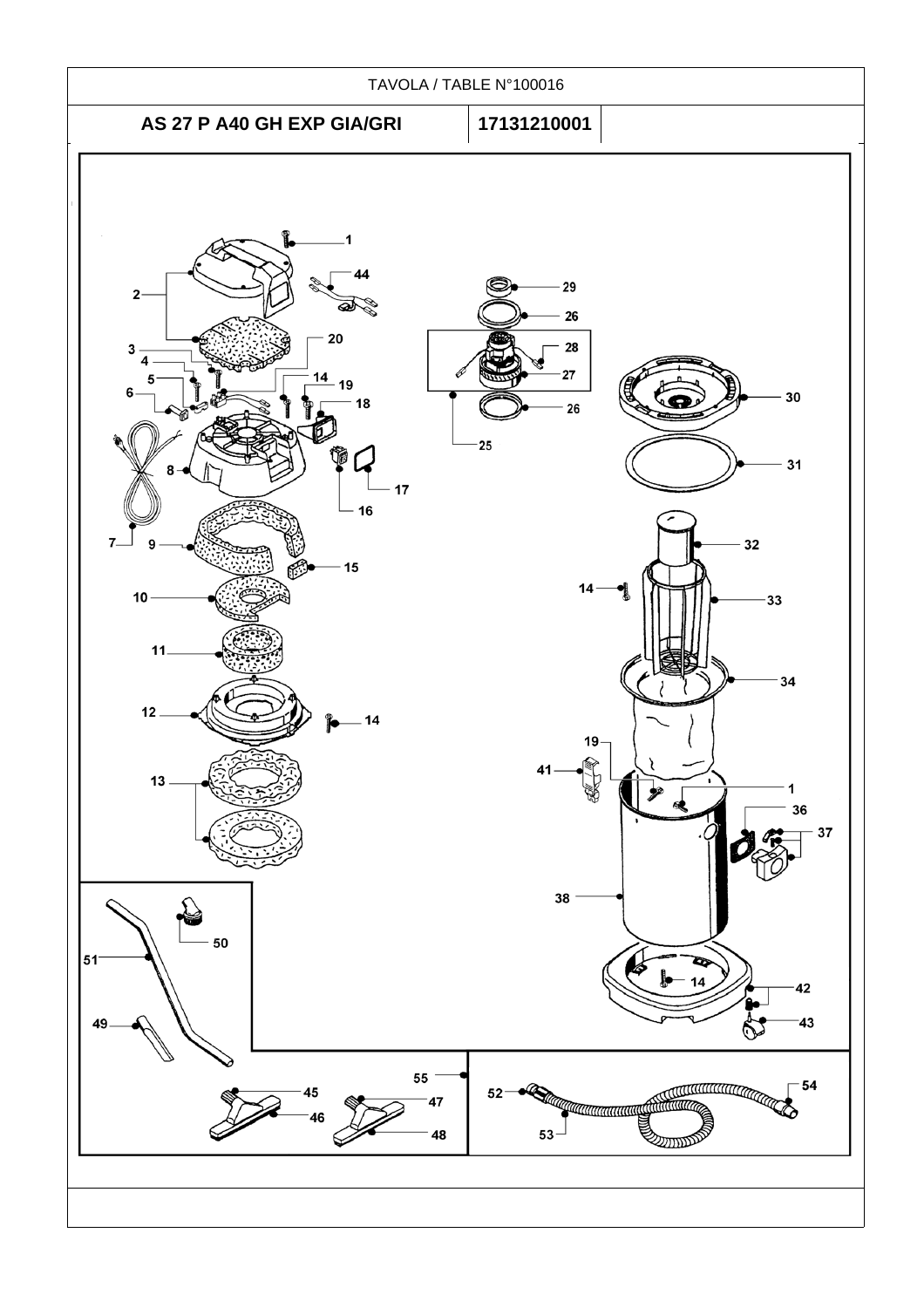## TAVOLA / TABLE N°100016

## AS 27 P A40 GH EXP GIA/GRI

17131210001

| POS.           | <b>DESCRIZIONE</b>                | <b>DESCRIPTION</b> | Q.tà           | <b>CODICE</b> | NOTE         |
|----------------|-----------------------------------|--------------------|----------------|---------------|--------------|
|                |                                   |                    | Qty.           | <b>CODE</b>   | <b>NOTES</b> |
| $\mathbf{1}$   | VITE TCC 5 X 22 CP                |                    | 6              | 2508591       |              |
| 2              | GR. MANIGLIA AS10 GRIGIA+FIREFLEX |                    | $\mathbf{1}$   | 4071004       |              |
| 3              | VITE TCC 3 X 20 SP                |                    | 1              | 2508500       |              |
| $\overline{4}$ | VITE TC M 3 X 16 ZINCATA          |                    | $\overline{2}$ | 2508213       |              |
| 5              | BLOCCACAVO A PONTICELLO           |                    | $\mathbf{1}$   | 2001340       |              |
| 6              | PASSACAVO GRIGIO                  |                    | 1              | 2502000       |              |
| $\overline{7}$ | CAVO 2X1 GRI. MT .10 EXP          |                    | $\mathbf{1}$   | 2507065       |              |
| 8              | GR. CALOTTA AS10 GIALLA+INSER.    |                    | $\mathbf{1}$   | 6003320       |              |
| 9              | FIREFLEX CALOTTA AS10             |                    | 1              | 3000603       |              |
| 10             | FIREFLEX RAFFR.CALOTTA AS10       |                    | 1              | 3000602       |              |
| 11             | FIREFLEX RONDELLA A 35 FORI       |                    | 1              | 3000601       |              |
| 12             | RONDELLA SEPARATORE AS10          |                    | 1              | 2009200       |              |
| 13             | FIREFLEX BASAMENTO MOT. AS10      |                    | $\overline{2}$ | 3000600       |              |
| 14             | VITE TCC 5 X 16 SP                |                    | 17             | 2508570       |              |
| 15             | PROTEZIONE AD. TRECCIOLE          |                    | $\mathbf{1}$   | 3000053       |              |
| 16             | INTERRUTTORE BIPOLARE             |                    | 1              | 2506230       |              |
| 17             | GUARNIZIONE QUADRO ELETTR.        |                    | $\mathbf{1}$   | 2502605       |              |
| 18             | QUADRO ELETTRICO AS27             |                    | 1              | 2009252       |              |
| 19             | VITE TCC 5 X 13 SP                |                    | 6              | 2508560       |              |
| 20             | MORSETTO A 2 POLI ALIM. BIANCO    |                    | $\mathbf{1}$   | 6100220       |              |
| 25             | GR. MOTORE S90/1000 A40 1000W     |                    | 1              | 4360801       |              |
| 26             | GUARNIZIONE MOTORE WS1            |                    | 2              | 2502500       |              |
| 27             | MOTORE A40 230V 1000W             |                    | $\mathbf{1}$   | 2505100       |              |
| 28             | TRECCIOLA MOTORE WD 400           |                    | $\overline{2}$ | 2506377       |              |
| 29             | GUARNIZ. A "L" WD1000/A40         |                    | 1              | 2502518       |              |
| 30             | BASAMENTO MOTORE AS10 GRI.WD      |                    | $\mathbf{1}$   | 2209104       |              |
| 31             | GUARNIZIONE BASAM. MOT. BWS1      |                    | $\mathbf{1}$   | 2502400       |              |
| 32             | GALLEGGIANTE COMPLETO             |                    | $\mathbf{1}$   | 6101100       |              |
| 33             | CESTELLO GALLEGGIANTE AS 27       |                    | $\mathbf{1}$   | 2000090       |              |
| 34             | GR. FILTRO WS 1 COMPLETO          |                    | 1              | 6620000       |              |
| 36             | GUARNIZIONE BOCCHETTA D.50        |                    | 1              | 2502550       |              |
| 37             | BOCCHETTA NYLON D. 50 COMPL.      |                    | $\mathbf{1}$   | 6000205       |              |
| 38             | INVOLUCRO WS 1 P GRIGIO WD        |                    | 1              | 2207010       |              |
| 41             | CHIUSURA AS10 CON RECUPERO NERA   |                    | $\overline{2}$ | 6100019       |              |
| 42             | GR. ANELLO RUOTE AS10 GIALLO      |                    | 1              | 3570010       |              |
| 43             | RUOTA GEMINI D. 50 AS10           |                    | 4              | 2510151       |              |
| 44             | CONDENSATORE CABLATO AS 27        |                    | 1              | 3005011       |              |
| 45             | SPAZZOLA SETOLE                   |                    | $\mathbf{1}$   | 6010000       |              |
| 46             | REFIL SETOLE SAGOMATO             |                    | 1              | 2502900       |              |
| 47             | VENTOSA LIQUIDI IN NYLON          |                    | $\mathbf{1}$   | 6010011       |              |
| 48             | LISTELLO GOMMA PER VENTOSA        |                    | 2              | 2502255       |              |
| 49             | LANCIA PIATTA D. 40               |                    | $\mathbf{1}$   | 2511610       |              |
| 50             | PENNELLO SERIE D. 40              |                    | 1              | 2511615       |              |
| 51             | PROLUNGA A S D.40                 |                    | 1              | 2511600       |              |
| 52             | MANICOTTO ABS M1 D. 40            |                    | $\mathbf{1}$   | 2501190       |              |
| 53             | TUBO FLEX D. 38 AL METRO          |                    | $\mathbf{1}$   | 2511210       |              |
| 54             | MANICOTTO PVC D. 40               |                    | 1              | 2511390       |              |